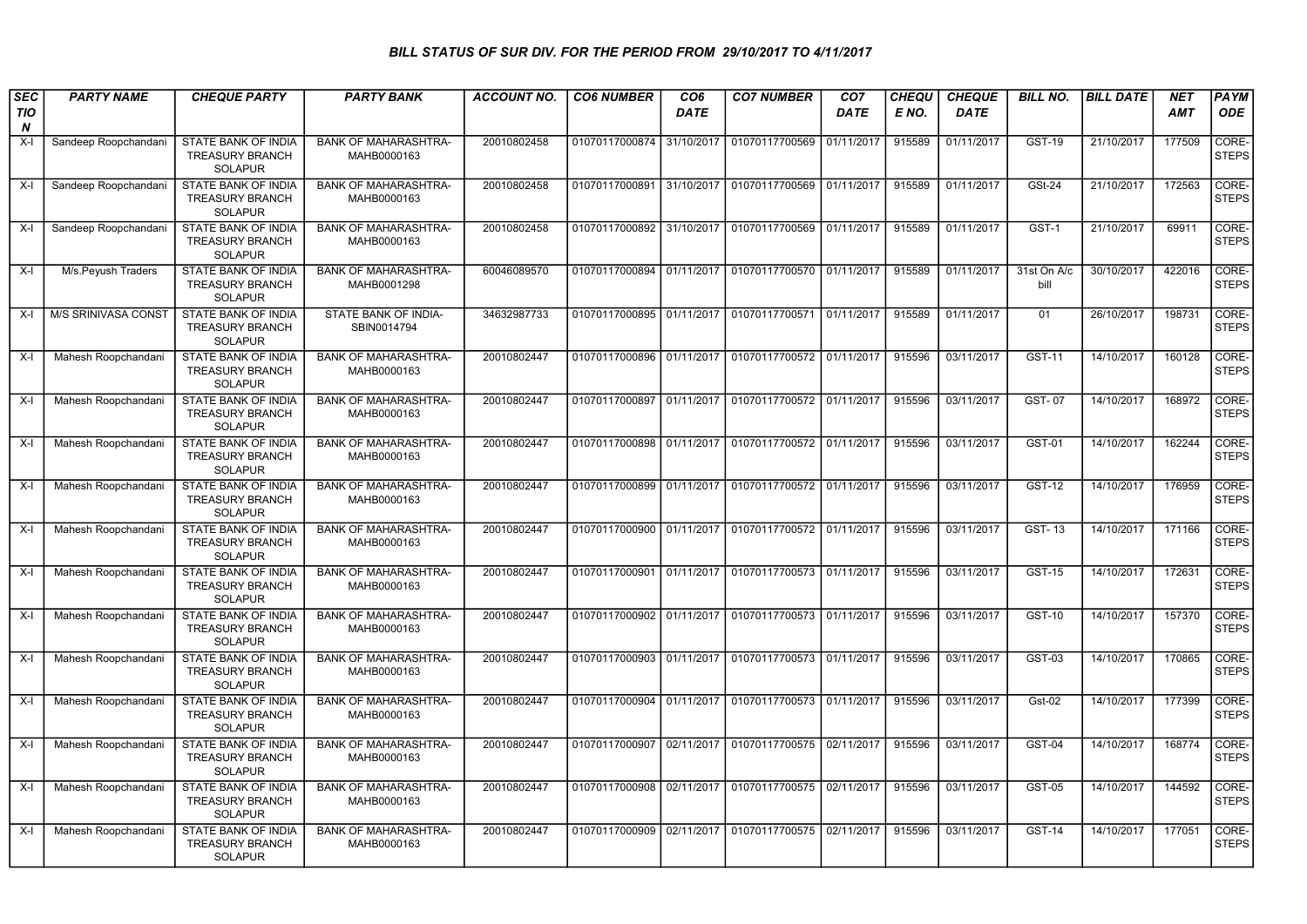| X-l  | Mahesh Roopchandani                                          | STATE BANK OF INDIA<br><b>TREASURY BRANCH</b><br><b>SOLAPUR</b>        | <b>BANK OF MAHARASHTRA-</b><br>MAHB0000163 | 20010802447                                                                                       |                           | 01070117000910   02/11/2017   01070117700575   02/11/2017 |            | 915596 | 03/11/2017 | GST-08          | 14/10/2017 | 176550  | CORE-<br><b>STEPS</b> |
|------|--------------------------------------------------------------|------------------------------------------------------------------------|--------------------------------------------|---------------------------------------------------------------------------------------------------|---------------------------|-----------------------------------------------------------|------------|--------|------------|-----------------|------------|---------|-----------------------|
| X-l  | Mahesh Roopchandani                                          | STATE BANK OF INDIA<br><b>TREASURY BRANCH</b><br><b>SOLAPUR</b>        | <b>BANK OF MAHARASHTRA-</b><br>MAHB0000163 | 20010802447                                                                                       |                           | 01070117000911 02/11/2017 01070117700575 02/11/2017       |            | 915596 | 03/11/2017 | GST-06          | 14/10/2017 | 174968  | CORE-<br><b>STEPS</b> |
| X-l  | Mahesh Roopchandani                                          | STATE BANK OF INDIA<br><b>TREASURY BRANCH</b><br><b>SOLAPUR</b>        | <b>BANK OF MAHARASHTRA-</b><br>MAHB0000163 | 20010802447                                                                                       |                           | 01070117000912 02/11/2017 01070117700575 02/11/2017       |            | 915596 | 03/11/2017 | <b>GST-09</b>   | 14/10/2017 | 170411  | CORE-<br><b>STEPS</b> |
| X-I  | N.RAMAKRISHNA                                                | <b>STATE BANK OF INDIA</b><br><b>TREASURY BRANCH</b><br><b>SOLAPUR</b> | BANK OF INDIA-BKID0001506                  | 150630110000022   01070117000915   03/11/2017   01070117700576   03/11/2017                       |                           |                                                           |            | 915596 | 03/11/2017 | 02 <sub>2</sub> | 24/10/2017 | 8900793 | CORE-<br><b>STEPS</b> |
| X-II | <b>SOLAPUR MUNCIPAL</b><br><b>CORPORATION TAX</b>            | STATE BANK OF INDIA<br><b>TREASURY BRANCH</b><br><b>SOLAPUR</b>        | ICICI BANK LTD-ICIC0000199                 | 019905850013                                                                                      | 01070217004959 30/10/2017 | 01070217701609                                            | 30/10/2017 | 915582 | 30/10/2017 | 002601          | 16/10/2017 | 60593   | CORE-<br><b>STEPS</b> |
| X-II | <b>SOLAPUR MUNCIPAL</b><br><b>CORPORATION TAX</b>            | <b>STATE BANK OF INDIA</b><br><b>TREASURY BRANCH</b><br><b>SOLAPUR</b> | ICICI BANK LTD-ICIC0000199                 | 019905850013                                                                                      |                           | 01070217004960   30/10/2017   01070217701609   30/10/2017 |            | 915582 | 30/10/2017 | 002602          | 16/10/2017 | 63315   | CORE-<br><b>STEPS</b> |
| X-II | <b>SOLAPUR MUNCIPAL</b><br><b>CORPORATION TAX</b>            | STATE BANK OF INDIA<br><b>TREASURY BRANCH</b><br><b>SOLAPUR</b>        | ICICI BANK LTD-ICIC0000199                 | 019905850013                                                                                      |                           | 01070217004961 30/10/2017 01070217701609 30/10/2017       |            | 915582 | 30/10/2017 | 002603          | 16/10/2017 | 12940   | CORE-<br><b>STEPS</b> |
| X-II | <b>SOLAPUR MUNCIPAL</b><br><b>CORPORATION TAX</b>            | STATE BANK OF INDIA<br><b>TREASURY BRANCH</b><br><b>SOLAPUR</b>        | ICICI BANK LTD-ICIC0000199                 | 019905850013                                                                                      |                           | 01070217004962 30/10/2017 01070217701609 30/10/2017       |            | 915582 | 30/10/2017 | 002604          | 16/10/2017 | 11491   | CORE-<br><b>STEPS</b> |
| X-II | <b>SOLAPUR MUNCIPAL</b><br><b>CORPORATION TAX</b>            | <b>STATE BANK OF INDIA</b><br><b>TREASURY BRANCH</b><br><b>SOLAPUR</b> | ICICI BANK LTD-ICIC0000199                 | 019905850013                                                                                      |                           | 01070217004963 30/10/2017 01070217701609 30/10/2017       |            | 915582 | 30/10/2017 | 002605          | 16/10/2017 | 37120   | CORE-<br><b>STEPS</b> |
| X-II | <b>SOLAPUR MUNCIPAL</b><br><b>CORPORATION TAX</b>            | STATE BANK OF INDIA<br><b>TREASURY BRANCH</b><br><b>SOLAPUR</b>        | ICICI BANK LTD-ICIC0000199                 | 019905850013                                                                                      |                           | 01070217004964 30/10/2017 01070217701609 30/10/2017       |            | 915582 | 30/10/2017 | 002606          | 16/10/2017 | 11113   | CORE-<br><b>STEPS</b> |
| X-II | <b>SOLAPUR MUNCIPAL</b><br><b>CORPORATION TAX</b>            | STATE BANK OF INDIA<br><b>TREASURY BRANCH</b><br><b>SOLAPUR</b>        | ICICI BANK LTD-ICIC0000199                 | 019905850013                                                                                      |                           | 01070217004965 30/10/2017 01070217701610 30/10/2017       |            | 915582 | 30/10/2017 | 002607          | 16/10/2017 | 11327   | CORE-<br><b>STEPS</b> |
| X-II | <b>SOLAPUR MUNCIPAL</b><br><b>CORPORATION TAX</b>            | STATE BANK OF INDIA<br><b>TREASURY BRANCH</b><br><b>SOLAPUR</b>        | ICICI BANK LTD-ICIC0000199                 | 019905850013                                                                                      |                           | 01070217004966 30/10/2017 01070217701610 30/10/2017       |            | 915582 | 30/10/2017 | 002908          | 16/10/2017 | 13608   | CORE-<br><b>STEPS</b> |
| X-II | <b>SOLAPUR MUNCIPAL</b><br><b>CORPORATION TAX</b>            | STATE BANK OF INDIA<br><b>TREASURY BRANCH</b><br><b>SOLAPUR</b>        | ICICI BANK LTD-ICIC0000199                 | 019905850013                                                                                      | 01070217004967 30/10/2017 | 01070217701610 30/10/2017                                 |            | 915582 | 30/10/2017 | 002609          | 16/10/2017 | 20966   | CORE-<br><b>STEPS</b> |
| X-II | <b>SOLAPUR MUNCIPAL</b><br><b>CORPORATION TAX</b>            | STATE BANK OF INDIA<br><b>TREASURY BRANCH</b><br><b>SOLAPUR</b>        | ICICI BANK LTD-ICIC0000199                 | 019905850013                                                                                      |                           | 01070217004968   30/10/2017   01070217701610   30/10/2017 |            | 915582 | 30/10/2017 | 002610          | 16/10/2017 | 12361   | CORE-<br><b>STEPS</b> |
| X-II | SOLAPUR MUNCIPAL<br><b>CORPORATION TAX</b>                   | STATE BANK OF INDIA<br><b>TREASURY BRANCH</b><br><b>SOLAPUR</b>        | ICICI BANK LTD-ICIC0000199                 | 019905850013                                                                                      |                           | 01070217004969 30/10/2017 01070217701610 30/10/2017       |            | 915582 | 30/10/2017 | 002611          | 13/10/2017 | 13898   | CORE-<br><b>STEPS</b> |
| X-II | <b>SOLAPUR MUNCIPAL</b><br><b>CORPORATION TAX</b>            | STATE BANK OF INDIA<br><b>TREASURY BRANCH</b><br><b>SOLAPUR</b>        | ICICI BANK LTD-ICIC0000199                 | 019905850013                                                                                      |                           | 01070217004970 30/10/2017 01070217701610                  | 30/10/2017 | 915582 | 30/10/2017 | 002613          | 16/10/2017 | 20324   | CORE-<br><b>STEPS</b> |
|      | X-II COMMISSIONER, AHAME<br><b>DNAGAR</b><br>MAHANAGARPALIKA | <b>STATE BANK OF INDIA</b><br><b>TREASURY BRANCH</b><br><b>SOLAPUR</b> | VIJAYA BANK-VIJB0005001                    | 500101010005510   01070217004971   30/10/2017   01070217701611   30/10/2017   915582   30/10/2017 |                           |                                                           |            |        |            | WB3499          | 29/09/2017 | 18960   | CORE-<br><b>STEPS</b> |
| X-II | COMMISSIONER, AHAME<br><b>DNAGAR</b><br>MAHANAGARPALIKA      | STATE BANK OF INDIA<br><b>TREASURY BRANCH</b><br><b>SOLAPUR</b>        | VIJAYA BANK-VIJB0005001                    | 500101010005510 01070217004972 30/10/2017 01070217701611 30/10/2017                               |                           |                                                           |            | 915582 | 30/10/2017 | WB3500          | 29/09/2017 | 27660   | CORE-<br><b>STEPS</b> |
| X-II | SARPANCH<br><b>GRAMPANCHYAT</b><br>,TANDULWADI               | STATE BANK OF INDIA<br><b>TREASURY BRANCH</b><br><b>SOLAPUR</b>        | SBI-SBIN0001042                            | 31999324519                                                                                       |                           | 01070217004973 30/10/2017 01070217701611 30/10/2017       |            | 915582 | 30/10/2017 |                 | 30/10/2017 | 94080   | CORE-<br><b>STEPS</b> |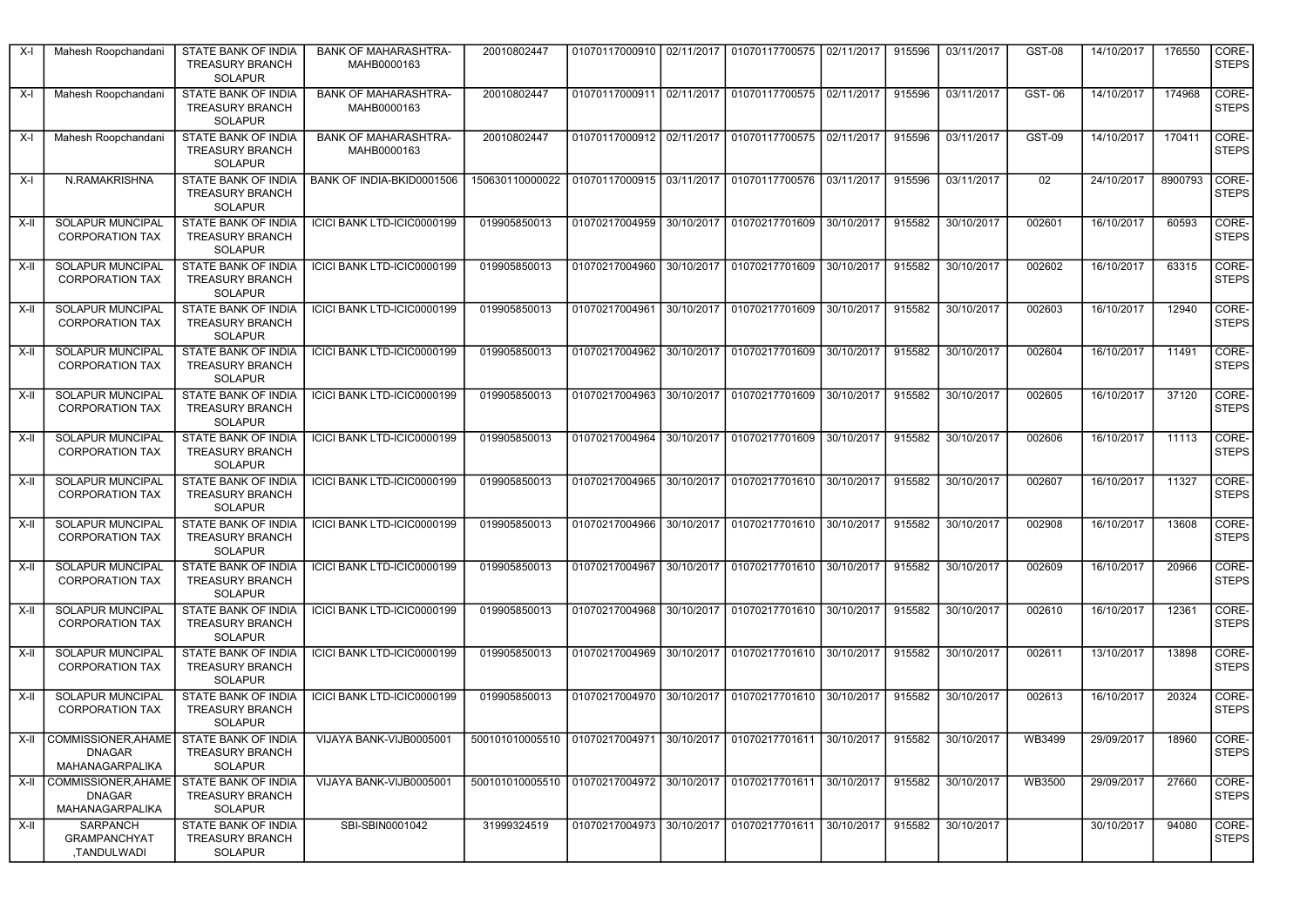| X-II   | The Executive<br>Engineer, KUWS AND D<br>Board Divn.Kalaburgi | STATE BANK OF INDIA<br><b>TREASURY BRANCH</b><br><b>SOLAPUR</b> | KOTAK MAHINDRA BANK<br>LIMITED-KKBK0008249 | 146011002932   | 01070217004974 30/10/2017 |            | 01070217701612 30/10/2017                                             |            | 915582 | 30/10/2017 | 1443      | 04/10/2017 | 94432  | CORE-<br><b>STEPS</b>            |
|--------|---------------------------------------------------------------|-----------------------------------------------------------------|--------------------------------------------|----------------|---------------------------|------------|-----------------------------------------------------------------------|------------|--------|------------|-----------|------------|--------|----------------------------------|
| X-II   | <b>CCOR/KWV</b>                                               | <b>DIVISIONAL CASHIER(P)</b><br><b>SHOLAPUR</b>                 | SBI-SBIN0003072                            | 31529931961    |                           |            | 01070217004975 30/10/2017 01070217701615 31/10/2017                   |            | 915586 | 31/10/2017 | 29-2017   | 18/10/2017 | 29944  | CASH                             |
| X-II   | HPCL DT CARD                                                  | STATE BANK OF INDIA<br><b>TREASURY BRANCH</b><br><b>SOLAPUR</b> | ICICI BANK LTD-ICIC0000104                 | HPCL2600191902 | 01070217004976 30/10/2017 |            | 01070217701613 30/10/2017                                             |            | 915582 | 30/10/2017 |           |            | 165374 | CORE-<br><b>STEPS</b>            |
| X-II   | CCOR WD RR                                                    | DIVISIONAL CASHIER(P)<br><b>SHOLAPUR</b>                        | SBI-SBIN0003072                            | 3152993161     | 01070217004977 31/10/2017 |            | 01070217701615 31/10/2017                                             |            | 915586 | 31/10/2017 | 128       | 10/10/2017 | 21203  | CASH                             |
| X-II   | SR SE(C&W)/WD/ARME   DIVISIONAL CASHIER(P)                    | <b>SHOLAPUR</b>                                                 | SBI-SBIN0003072                            | 31529931961    | 01070217004978 31/10/2017 |            | 01070217701615 31/10/2017                                             |            | 915586 | 31/10/2017 | 41774     | 31/08/2017 | 3065   | CASH                             |
| X-II   | <b>STATION MANAGER</b><br><b>NIMBALAK</b>                     | <b>DIVISIONAL CASHIER(P)</b><br><b>SHOLAPUR</b>                 | SBI-SBIN0003072                            | 31529931961    | 01070217004979 31/10/2017 |            | 01070217701614 31/10/2017                                             |            | 915586 | 31/10/2017 |           |            | 5050   | CASH                             |
| X-II   | SR SE(C&W)/SUR                                                | DIVISIONAL CASHIER(P)<br><b>SHOLAPUR</b>                        | SBI-SBIN0003072                            | 31529931961    |                           |            | 01070217004980 31/10/2017 01070217701616 31/10/2017                   |            | 915586 | 31/10/2017 | 013       | 09/10/2017 | 2000   | CASH                             |
| $X-II$ | <b>STATION MANAGER</b><br><b>MOHOL</b>                        | <b>DIVISIONAL CASHIER(P)</b><br><b>SHOLAPUR</b>                 | SBI-SBIN0003072                            | 31529931961    | 01070217004981            | 31/10/2017 | 01070217701614                                                        | 31/10/2017 | 915586 | 31/10/2017 |           |            | 6650   | CASH                             |
| X-II   | SR SE(C&W)/SUR                                                | DIVISIONAL CASHIER(P)<br><b>SHOLAPUR</b>                        | SBI-SBIN0003072                            | 31529931961    |                           |            | 01070217004982 31/10/2017 01070217701616 31/10/2017                   |            | 915586 | 31/10/2017 | 4569      | 14/09/2017 | 1560   | CASH                             |
| X-II   | SR SE(C&W)/SUR/ROAD DIVISIONAL CASHIER(P)<br><b>ART</b>       | <b>SHOLAPUR</b>                                                 | SBI-SBIN0003072                            | 31529931961    | 01070217004983 31/10/2017 |            | 01070217701616 31/10/2017                                             |            | 915586 | 31/10/2017 | 4682      | 10/10/2017 | 2644   | <b>CASH</b>                      |
| X-II   | SR DSTE(M)/SUR                                                | <b>DIVISIONAL CASHIER(P)</b><br><b>SHOLAPUR</b>                 | SBI-SBIN0003072                            | 31529931961    | 01070217004984            | 31/10/2017 | 01070217701616 31/10/2017                                             |            | 915586 | 31/10/2017 | 2596      | 30/08/2017 | 7524   | CASH                             |
| X-II   | <b>AO/ CASH/ BSNL</b><br><b>GULBARGA</b>                      | AO/ CASH/ BSNL<br><b>GULBARGA</b>                               | <b>SELF CHEQUE-1</b>                       | 000000000      | 01070217004985 31/10/2017 |            | 01070217701617 31/10/2017                                             |            | 915583 | 31/10/2017 | 604929884 | 08/10/2017 | 8892   | <b>BANK</b><br><b>CHEQ</b><br>UE |
| X-II   | SSE E/M SUR                                                   | <b>DIVISIONAL CASHIER(P)</b><br><b>SHOLAPUR</b>                 | SBI-SBIN0003072                            | 31529931961    | 01070217004986 31/10/2017 |            | 01070217701616 31/10/2017                                             |            | 915586 | 31/10/2017 | 86        | 13/10/2017 | 4000   | <b>CASH</b>                      |
| X-II   | <b>STATION MANAGER</b><br>SOLAPUR                             | DIVISIONAL CASHIER(P)<br><b>SHOLAPUR</b>                        | SBI-SBIN0003072                            | 31529931961    | 01070217004987 31/10/2017 |            | 01070217701620                                                        | 31/10/2017 | 915586 | 31/10/2017 |           |            | 14000  | CASH                             |
| X-II   | <b>STATION MANAGER</b><br>AHMEDNAGAR                          | <b>DIVISIONAL CASHIER(P)</b><br><b>SHOLAPUR</b>                 | SBI-SBIN0003072                            | 31529931961    |                           |            | 01070217004988 31/10/2017 01070217701620 31/10/2017                   |            | 915586 | 31/10/2017 | 732530    | 29/10/2017 | 20000  | CASH                             |
| X-II   | <b>STATION MANAGER</b><br><b>DAUND</b>                        | <b>DIVISIONAL CASHIER(P)</b><br><b>SHOLAPUR</b>                 | SBI-SBIN0003072                            | 31529931961    | 01070217004989            | 31/10/2017 | 01070217701620                                                        | 31/10/2017 | 915586 | 31/10/2017 | 732531    | 29/10/2017 | 19000  | CASH                             |
|        | X-II STATION MANAGER DIVISIONAL CASHIER(P)<br><b>GULBARGA</b> | SHOLAPUR                                                        | SBI-SBIN0003072                            | 31529931961    |                           |            | 01070217004990 31/10/2017 01070217701620 31/10/2017 915586 31/10/2017 |            |        |            | 732532    | 29/10/2017 | 14000  | $\overline{\big }$ CASH          |
| X-II   | <b>STATION MANAGER</b><br>KOPARGAON                           | DIVISIONAL CASHIER(P)<br><b>SHOLAPUR</b>                        | SBI-SBIN0003072                            | 31529931961    |                           |            | 01070217004991 31/10/2017 01070217701620 31/10/2017                   |            | 915586 | 31/10/2017 | 732533    | 29/10/2017 | 22000  | CASH                             |
| X-II   | <b>STATION MANAGER</b><br>KURDUWADI                           | DIVISIONAL CASHIER(P)<br>SHOLAPUR                               | SBI-SBIN0003072                            | 31529931961    |                           |            | 01070217004992 31/10/2017 01070217701620 31/10/2017                   |            | 915586 | 31/10/2017 | 732534    | 29/10/2017 | 14000  | CASH                             |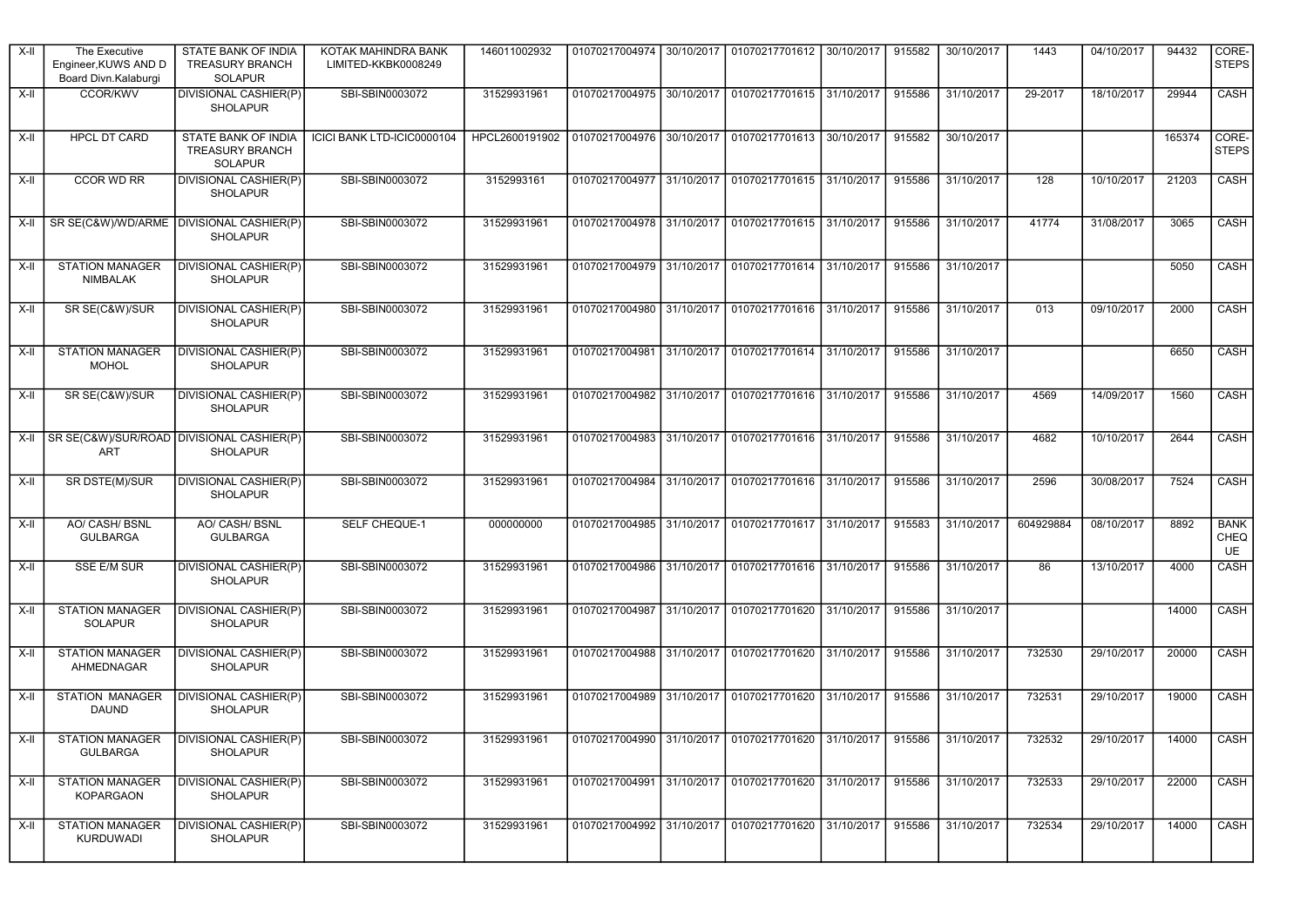| X-II   | <b>STATION MANAGER</b><br>LATUR                      | DIVISIONAL CASHIER(P)<br><b>SHOLAPUR</b>        | SBI-SBIN0003072 | 31529931961 |                                                                              | 01070217004993 31/10/2017 01070217701620 31/10/2017 |            | 915586 | 31/10/2017 | 732535  | 29/10/2017 | 19000 | CASH        |
|--------|------------------------------------------------------|-------------------------------------------------|-----------------|-------------|------------------------------------------------------------------------------|-----------------------------------------------------|------------|--------|------------|---------|------------|-------|-------------|
| $X-H$  | <b>STATION MANAGER</b><br>SAINAGAR SHIRDI            | DIVISIONAL CASHIER(P)<br><b>SHOLAPUR</b>        | SBI-SBIN0003072 | 31529931961 |                                                                              | 01070217004994 31/10/2017 01070217701620 31/10/2017 |            | 915586 | 31/10/2017 | 732536  | 27/10/2017 | 23000 | CASH        |
| X-II   | <b>STATION MANAGER</b><br>PANDHARPUR                 | DIVISIONAL CASHIER(P)<br><b>SHOLAPUR</b>        | SBI-SBIN0003072 | 31529931961 |                                                                              | 01070217004995 31/10/2017 01070217701620 31/10/2017 |            | 915586 | 31/10/2017 | 732537  | 27/10/2017 | 17000 | CASH        |
| X-II   | <b>STATION MANAGER</b><br>WADI                       | DIVISIONAL CASHIER(P)<br><b>SHOLAPUR</b>        | SBI-SBIN0003072 | 31529931961 |                                                                              | 01070217004996 31/10/2017 01070217701620 31/10/2017 |            | 915586 | 31/10/2017 | 732538  | 27/10/2017 | 13000 | CASH        |
| $X-II$ | <b>STATION MANAGER</b><br>AKKALKOTROAD               | <b>DIVISIONAL CASHIER(P)</b><br><b>SHOLAPUR</b> | SBI-SBIN0003072 | 31529931961 | 01070217004997 31/10/2017                                                    | 01070217701621                                      | 31/10/2017 | 915586 | 31/10/2017 | 732539  | 27/10/2017 | 8000  | CASH        |
| X-II   | <b>STATION MAMAGER</b><br><b>DUDHANI</b>             | DIVISIONAL CASHIER(P)<br><b>SHOLAPUR</b>        | SBI-SBIN0003072 | 31529931961 |                                                                              | 01070217004998 31/10/2017 01070217701621 31/10/2017 |            | 915586 | 31/10/2017 | 732540  | 27/10/2017 | 6500  | CASH        |
| X-II   | <b>STATION MANAGER</b><br><b>GANGAPURROAD</b>        | DIVISIONAL CASHIER(P)<br><b>SHOLAPUR</b>        | SBI-SBIN0003072 | 31529931961 |                                                                              | 01070217004999 31/10/2017 01070217701621 31/10/2017 |            | 915586 | 31/10/2017 | 7325341 | 27/10/2017 | 6500  | <b>CASH</b> |
| X-II   | <b>STATION MANAGER</b><br><b>JEUR</b>                | DIVISIONAL CASHIER(P)<br><b>SHOLAPUR</b>        | SBI-SBIN0003072 | 31529931961 |                                                                              | 01070217005000 31/10/2017 01070217701621 31/10/2017 |            | 915586 | 31/10/2017 | 7325342 | 27/10/2017 | 9000  | CASH        |
| X-II   | <b>STATION MANAGER</b><br><b>USMANABAD</b>           | <b>DIVISIONAL CASHIER(P)</b><br><b>SHOLAPUR</b> | SBI-SBIN0003072 | 31529931961 |                                                                              | 01070217005001 31/10/2017 01070217701621 31/10/2017 |            | 915586 | 31/10/2017 | 732543  | 27/10/2017 | 9000  | <b>CASH</b> |
| X-II   | <b>SSTATION MANAGER</b><br>SHAHABAD                  | DIVISIONAL CASHIER(P)<br><b>SHOLAPUR</b>        | SBI-SBIN0003072 | 31529931961 |                                                                              | 01070217005002 31/10/2017 01070217701621            | 31/10/2017 | 915586 | 31/10/2017 | 732544  | 27/10/2017 | 9000  | CASH        |
| X-II   | <b>STATION MANAGER</b><br><b>BELAPUR</b>             | DIVISIONAL CASHIER(P)<br><b>SHOLAPUR</b>        | SBI-SBIN0003072 | 31529931961 |                                                                              | 01070217005003 31/10/2017 01070217701621 31/10/2017 |            | 915586 | 31/10/2017 | 732545  | 27/10/2017 | 12000 | CASH        |
| X-II   | <b>STATION MANAGER</b><br><b>HOTGI</b>               | <b>DIVISIONAL CASHIER(P)</b><br><b>SHOLAPUR</b> | SBI-SBIN0003072 | 31529931961 |                                                                              | 01070217005004 31/10/2017 01070217701621 31/10/2017 |            | 915586 | 31/10/2017 | 732546  | 27/10/2017 | 8000  | CASH        |
| X-II   | <b>STATION MANAGER</b><br><b>AKOLNER</b>             | <b>DIVISIONAL CASHIER(P)</b><br><b>SHOLAPUR</b> | SBI-SBIN0003072 | 31529931961 | 01070217005005 31/10/2017                                                    | 01070217701621                                      | 31/10/2017 | 915586 | 31/10/2017 | 732547  | 27/10/2017 | 5000  | <b>CASH</b> |
| X-II   | <b>STATION MANAGER</b><br>ANGAR                      | DIVISIONAL CASHIER(P)<br><b>SHOLAPUR</b>        | SBI-SBIN0003072 | 31529931961 |                                                                              | 01070217005006 31/10/2017 01070217701621 31/10/2017 |            | 915586 | 31/10/2017 | 732548  | 27/10/2017 | 4000  | CASH        |
| X-II   | <b>STATION MANAGER</b><br><b>ARAG</b>                | <b>DIVISIONAL CASHIER(P)</b><br><b>SHOLAPUR</b> | SBI-SBIN0003072 | 31529931961 |                                                                              | 01070217005007 31/10/2017 01070217701622 31/10/2017 |            | 915586 | 31/10/2017 | 732549  | 27/10/2017 | 5000  | CASH        |
| X-II   | <b>STATION MANAGER</b><br><b>AUSAROAD</b>            | <b>DIVISIONAL CASHIER(P)</b><br><b>SHOLAPUR</b> | SBI-SBIN0003072 | 31529931961 |                                                                              | 01070217005008 31/10/2017 01070217701622 31/10/2017 |            | 915586 | 31/10/2017 | 732550  | 27/10/2017 | 5000  | CASH        |
|        | X-II STATION MANAGER DIVISIONAL CASHIER(P)<br>BABLAD | <b>SHOLAPUR</b>                                 | SBI-SBIN0003072 | 31529931961 | 01070217005009 31/10/2017 01070217701622 31/10/2017 915586 31/10/2017 732551 |                                                     |            |        |            |         | 27/10/2017 | 4000  | CASH        |
| X-II   | <b>STATION MANAGER</b><br>BALE                       | <b>DIVISIONAL CASHIER(P)</b><br><b>SHOLAPUR</b> | SBI-SBIN0003072 | 31529931961 |                                                                              | 01070217005010 31/10/2017 01070217701622 31/10/2017 |            | 915586 | 31/10/2017 | 732552  | 27/10/2017 | 4000  | CASH        |
| X-II   | <b>STATION MANAGER</b><br><b>BARSHITOWN</b>          | DIVISIONAL CASHIER(P)<br><b>SHOLAPUR</b>        | SBI-SBIN0003072 | 31529931961 |                                                                              | 01070217005011 31/10/2017 01070217701622 31/10/2017 |            | 915586 | 31/10/2017 | 732553  | 27/10/2017 | 5000  | CASH        |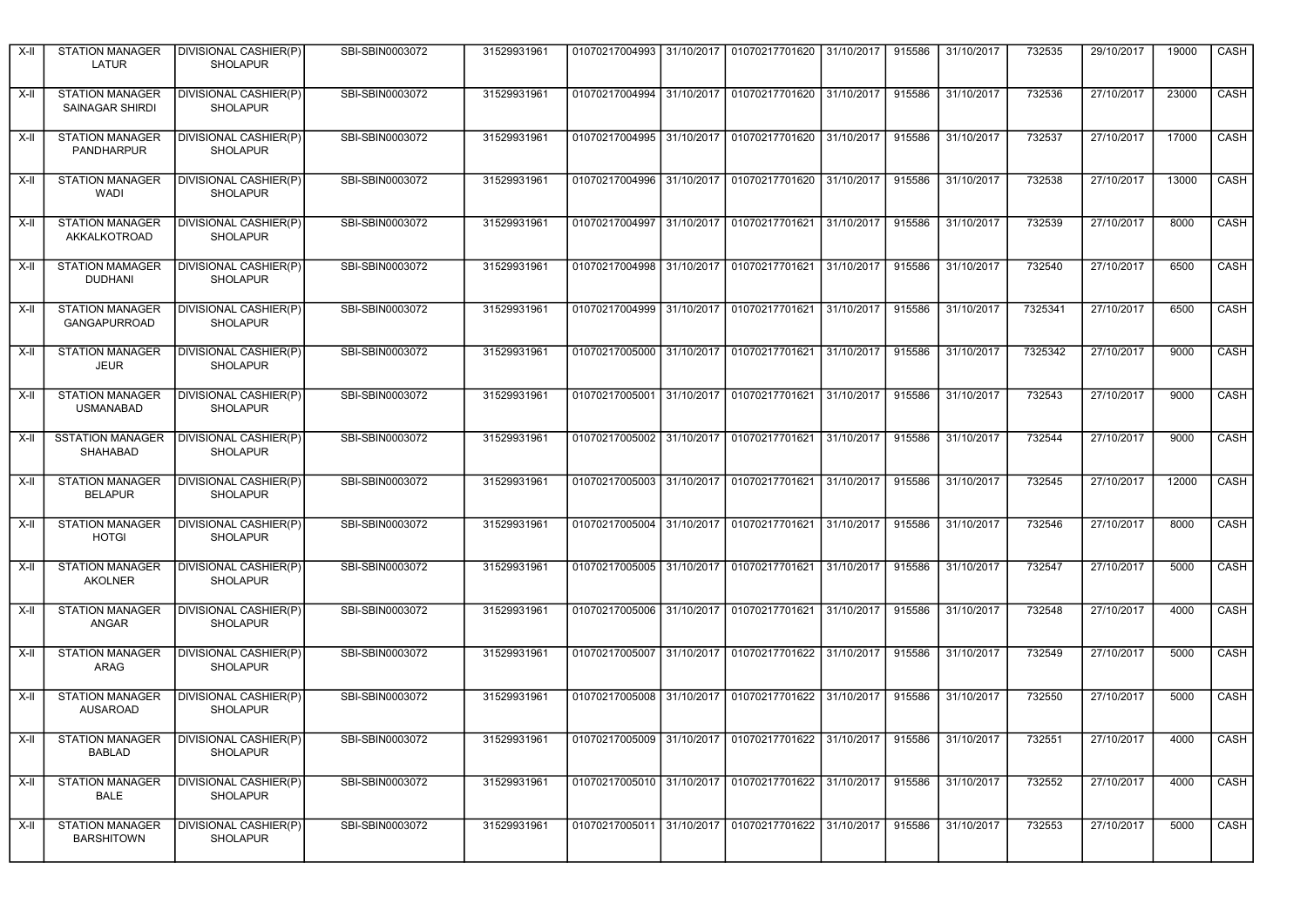| X-II | <b>STATION MANAGER</b><br><b>BELVANDI</b>    | DIVISIONAL CASHIER(P)<br><b>SHOLAPUR</b>                        | SBI-SBIN0003072            | 31529931961  |                                                                       | 01070217005012 31/10/2017 01070217701622 31/10/2017 |            | 915586 | 31/10/2017 | 732554 | 27/10/2017 | 5000  | CASH                    |
|------|----------------------------------------------|-----------------------------------------------------------------|----------------------------|--------------|-----------------------------------------------------------------------|-----------------------------------------------------|------------|--------|------------|--------|------------|-------|-------------------------|
| X-II | <b>STATION MANAGER</b><br><b>BHALWANI</b>    | DIVISIONAL CASHIER(P)<br><b>SHOLAPUR</b>                        | SBI-SBIN0003072            | 31529931961  |                                                                       | 01070217005013 31/10/2017 01070217701622 31/10/2017 |            | 915586 | 31/10/2017 | 732555 | 27/10/2017 | 4000  | CASH                    |
| X-II | <b>STATION MANAGER</b><br><b>BHIGVAN</b>     | DIVISIONAL CASHIER(P)<br><b>SHOLAPUR</b>                        | SBI-SBIN0003072            | 31529931961  |                                                                       | 01070217005014 31/10/2017 01070217701622            | 31/10/2017 | 915586 | 31/10/2017 | 732556 | 27/10/2017 | 3000  | CASH                    |
| X-II | <b>STATION MANAGER</b><br><b>BORIBEL</b>     | DIVISIONAL CASHIER(P)<br><b>SHOLAPUR</b>                        | SBI-SBIN0003072            | 31529931961  |                                                                       | 01070217005015 31/10/2017 01070217701622 31/10/2017 |            | 915586 | 31/10/2017 | 732557 | 27/10/2017 | 4000  | CASH                    |
| X-II | <b>STATION MANAGER</b><br><b>BOROTI</b>      | DIVISIONAL CASHIER(P)<br><b>SHOLAPUR</b>                        | SBI-SBIN0003072            | 31529931961  | 01070217005016 31/10/2017                                             | 01070217701622 31/10/2017                           |            | 915586 | 31/10/2017 | 732558 | 27/10/2017 | 4000  | CASH                    |
| X-II | <b>STATION MANAGER</b><br><b>CHITALI</b>     | DIVISIONAL CASHIER(P)<br><b>SHOLAPUR</b>                        | SBI-SBIN0003072            | 31529931961  |                                                                       | 01070217005017 31/10/2017 01070217701623 31/10/2017 |            | 915586 | 31/10/2017 | 732559 | 27/10/2017 | 5000  | CASH                    |
| X-II | <b>STATION MANAGER</b><br>DHALGAON           | DIVISIONAL CASHIER(P)<br><b>SHOLAPUR</b>                        | SBI-SBIN0003072            | 31529931961  |                                                                       | 01070217005018 31/10/2017 01070217701623 31/10/2017 |            | 915586 | 31/10/2017 | 732560 | 27/10/2017 | 5000  | <b>CASH</b>             |
| X-II | <b>STATION MANAGER</b><br><b>DHAVALAS</b>    | DIVISIONAL CASHIER(P)<br><b>SHOLAPUR</b>                        | SBI-SBIN0003072            | 31529931961  |                                                                       | 01070217005019 31/10/2017 01070217701623 31/10/2017 |            | 915586 | 31/10/2017 | 732561 | 27/10/2017 | 4000  | CASH                    |
| X-II | <b>STATION MANAGER</b><br><b>DHOKI</b>       | DIVISIONAL CASHIER(P)<br><b>SHOLAPUR</b>                        | SBI-SBIN0003072            | 31529931961  |                                                                       | 01070217005020 31/10/2017 01070217701623 31/10/2017 |            | 915586 | 31/10/2017 | 732562 | 27/10/2017 | 5000  | CASH                    |
| X-II | <b>STATION MANAGER</b><br><b>GAUDGAON</b>    | DIVISIONAL CASHIER(P)<br><b>SHOLAPUR</b>                        | SBI-SBIN0003072            | 31529931961  |                                                                       | 01070217005021 31/10/2017 01070217701623 31/10/2017 |            | 915586 | 31/10/2017 | 732563 | 27/10/2017 | 4000  | CASH                    |
| X-II | <b>STATION MANAGER</b><br><b>HIRENANDURU</b> | DIVISIONAL CASHIER(P)<br><b>SHOLAPUR</b>                        | SBI-SBIN0003072            | 31529931961  |                                                                       | 01070217005022 31/10/2017 01070217701623 31/10/2017 |            | 915586 | 31/10/2017 | 732564 | 27/10/2017 | 4000  | CASH                    |
| X-II | <b>STATION MANAGER</b><br><b>HUNSIHADGIL</b> | <b>DIVISIONAL CASHIER(P)</b><br><b>SHOLAPUR</b>                 | SBI-SBIN0003072            | 31529931961  |                                                                       | 01070217005023 31/10/2017 01070217701623 31/10/2017 |            | 915586 | 31/10/2017 | 732565 | 27/10/2017 | 4000  | <b>CASH</b>             |
| X-II | <b>STATION MANAGER</b><br><b>JINTIROAD</b>   | DIVISIONAL CASHIER(P)<br><b>SHOLAPUR</b>                        | SBI-SBIN0003072            | 31529931961  | 01070217005024 31/10/2017                                             | 01070217701623 31/10/2017                           |            | 915586 | 31/10/2017 | 732566 | 27/10/2017 | 4000  | CASH                    |
| X-II | <b>HI-TECH COMPUTERS</b>                     | STATE BANK OF INDIA<br><b>TREASURY BRANCH</b><br><b>SOLAPUR</b> | ICICI BANK LTD-ICIC0000073 | 007305003187 |                                                                       | 01070217005025 31/10/2017 01070217701618 31/10/2017 |            | 915587 | 31/10/2017 | 255200 | 23/10/2017 | 43000 | CORE-<br><b>STEPS</b>   |
| X-II | <b>STATION MANAGER</b><br><b>JATROAD</b>     | DIVISIONAL CASHIER(P)<br><b>SHOLAPUR</b>                        | SBI-SBIN0003072            | 31529931961  |                                                                       | 01070217005026 31/10/2017 01070217701623 31/10/2017 |            | 915586 | 31/10/2017 | 732567 | 27/10/2017 | 5000  | <b>CASH</b>             |
| X-II | <b>STATION MANAGER</b><br>KANEGAON           | DIVISIONAL CASHIER(P)<br><b>SHOLAPUR</b>                        | SBI-SBIN0003072            | 31529931961  | 01070217005027 31/10/2017                                             | 01070217701623 31/10/2017                           |            | 915586 | 31/10/2017 | 732568 | 27/10/2017 | 5000  | CASH                    |
|      | KASHTI                                       | X-II STATION MANAGER DIVISIONAL CASHIER(P)<br><b>SHOLAPUR</b>   | SBI-SBIN0003072            | 31529931961  | 01070217005028 31/10/2017 01070217701623 31/10/2017 915586 31/10/2017 |                                                     |            |        |            | 732569 | 27/10/2017 | 5000  | $\overline{\big }$ CASH |
| X-II | AJAY RAMCHANDRA<br>JADHAV                    | STATE BANK OF INDIA<br><b>TREASURY BRANCH</b><br><b>SOLAPUR</b> | SBI-SBIN0001656            | 30842743875  |                                                                       | 01070217005029 31/10/2017 01070217701618 31/10/2017 |            | 915587 | 31/10/2017 | 213452 | 22/09/2017 | 51340 | CORE-<br><b>STEPS</b>   |
| X-II | CCOR/DD/LOBBY                                | DIVISIONAL CASHIER(P)<br><b>SHOLAPUR</b>                        | SBI-SBIN0003072            | 31529931961  |                                                                       | 01070217005030 31/10/2017 01070217701624 31/10/2017 |            | 915586 | 31/10/2017 | 20707  | 30/09/2017 | 3012  | CASH                    |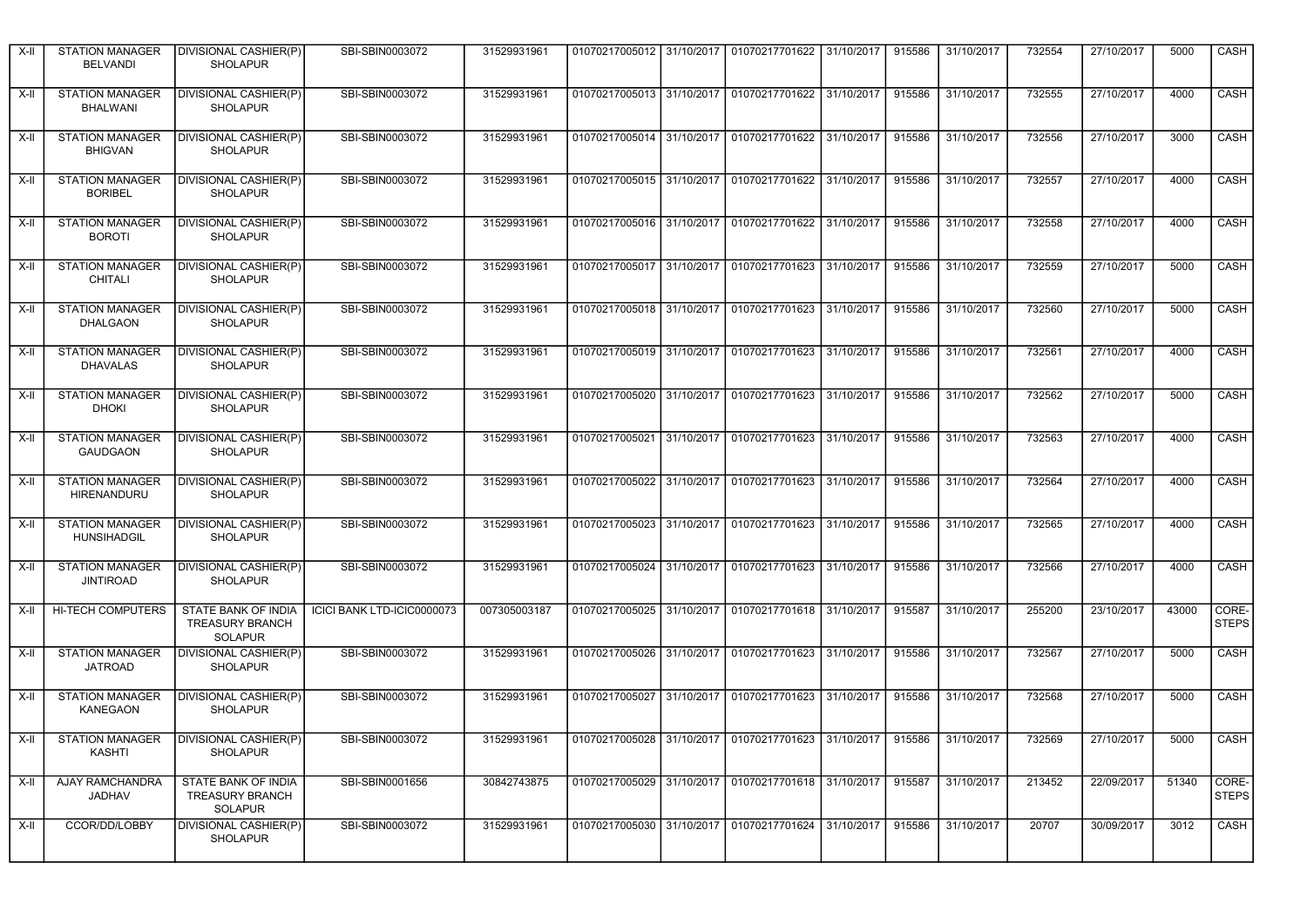| X-II  | <b>HPCL DT CARD</b>                         | STATE BANK OF INDIA<br><b>TREASURY BRANCH</b><br><b>SOLAPUR</b> | ICICI BANK LTD-ICIC0000104 | HPCL2600191902 |  | 01070217005031 31/10/2017 01070217701625 31/10/2017                   |            | 915587 | 31/10/2017          |        |            | 109100 | CORE-<br><b>STEPS</b> |
|-------|---------------------------------------------|-----------------------------------------------------------------|----------------------------|----------------|--|-----------------------------------------------------------------------|------------|--------|---------------------|--------|------------|--------|-----------------------|
| X-II  | <b>STATION MANAGER</b><br>KULALI            | <b>DIVISIONAL CASHIER(P)</b><br><b>SHOLAPUR</b>                 | SBI-SBIN0003072            | 31529931961    |  | 01070217005032 01/11/2017 01070217701627 01/11/2017                   |            | 915588 | 01/11/2017          | 732572 | 27/10/2017 | 3000   | CASH                  |
| X-II  | <b>STATION MANAGER</b><br><b>MARTUR</b>     | DIVISIONAL CASHIER(P)<br><b>SHOLAPUR</b>                        | SBI-SBIN0003072            | 31529931961    |  | 01070217005033   01/11/2017   01070217701627   01/11/2017             |            | 915588 | 01/11/2017          | 732575 | 27/10/2017 | 4000   | CASH                  |
| X-II  | <b>STATION MANAGER</b><br><b>NAGANSUR</b>   | DIVISIONAL CASHIER(P)<br><b>SHOLAPUR</b>                        | SBI-SBIN0003072            | 31529931961    |  | 01070217005034   01/11/2017   01070217701627   01/11/2017             |            | 915588 | 01/11/2017          | 732578 | 27/10/2017 | 4000   | CASH                  |
| X-II  | <b>STATION MANAGER</b><br><b>SAVALGI</b>    | DIVISIONAL CASHIER(P)<br><b>SHOLAPUR</b>                        | SBI-SBIN0003072            | 31529931961    |  | 01070217005035 01/11/2017 01070217701627                              | 01/11/2017 | 915588 | 01/11/2017          | 732589 | 27/10/2017 | 4000   | CASH                  |
| X-II  | <b>STATION MANAGER</b><br>SALGARE           | <b>DIVISIONAL CASHIER(P)</b><br><b>SHOLAPUR</b>                 | SBI-SBIN0003072            | 31529931961    |  | 01070217005036   01/11/2017   01070217701627   01/11/2017             |            | 915588 | 01/11/2017          | 732592 | 27/10/2017 | 5000   | CASH                  |
| X-II  | <b>STATION MANAGER</b><br>TIKEKARWADI       | <b>DIVISIONAL CASHIER(P)</b><br><b>SHOLAPUR</b>                 | SBI-SBIN0003072            | 31529931961    |  | 01070217005037   01/11/2017   01070217701627   01/11/2017             |            | 915588 | 01/11/2017          | 732593 | 27/10/2017 | 3000   | CASH                  |
| X-II  | <b>STATION MANAGER</b><br>TILATI            | <b>DIVISIONAL CASHIER(P)</b><br><b>SHOLAPUR</b>                 | SBI-SBIN0003072            | 31529931961    |  | 01070217005038 01/11/2017 01070217701627                              | 01/11/2017 | 915588 | 01/11/2017          | 732594 | 27/10/2017 | 4000   | CASH                  |
| X-II  | <b>STATION MANAGER</b><br><b>KEM</b>        | DIVISIONAL CASHIER(P)<br><b>SHOLAPUR</b>                        | SBI-SBIN0003072            | 31529931961    |  | 01070217005039   01/11/2017   01070217701627   01/11/2017             |            | 915588 | $\sqrt{01/11/2017}$ | 732571 | 27/10/2017 | 4000   | CASH                  |
| X-II  | <b>STATION MANAGER</b><br>MADHA             | DIVISIONAL CASHIER(P)<br><b>SHOLAPUR</b>                        | SBI-SBIN0003072            | 31529931961    |  | 01070217005040 01/11/2017 01070217701627                              | 01/11/2017 | 915588 | 01/11/2017          | 732573 | 27/10/2017 | 4000   | CASH                  |
| X-II  | <b>STATION MANAGER</b><br>MALIKPETH         | DIVISIONAL CASHIER(P)<br><b>SHOLAPUR</b>                        | SBI-SBIN0003072            | 31529931961    |  | 01070217005041   01/11/2017   01070217701627   01/11/2017             |            | 915588 | 01/11/2017          | 732574 | 27/10/2017 | 3000   | CASH                  |
| X-II  | <b>STATION MANAGER</b><br><b>MOHOL</b>      | DIVISIONAL CASHIER(P)<br><b>SHOLAPUR</b>                        | SBI-SBIN0003072            | 31529931961    |  | 01070217005042   01/11/2017   01070217701628   01/11/2017             |            | 915588 | 01/11/2017          | 732576 | 27/10/2017 | 3000   | <b>CASH</b>           |
| X-II  | <b>STATION MANAGER</b><br><b>MUNDHEWADI</b> | <b>DIVISIONAL CASHIER(P)</b><br><b>SHOLAPUR</b>                 | SBI-SBIN0003072            | 31529931961    |  | 01070217005043   01/11/2017   01070217701628   01/11/2017             |            | 915588 | 01/11/2017          | 732577 | 27/10/2017 | 4000   | CASH                  |
| X-II  | <b>STATION MANAGER</b><br>PAKANI            | <b>DIVISIONAL CASHIER(P)</b><br><b>SHOLAPUR</b>                 | SBI-SBIN0003072            | 31529931961    |  | 01070217005044 01/11/2017 01070217701628 01/11/2017                   |            | 915588 | 01/11/2017          | 732580 | 27/10/2017 | 4000   | CASH                  |
| X-II  | <b>STATION MANAGER</b><br><b>PAREWADI</b>   | <b>DIVISIONAL CASHIER(P)</b><br><b>SHOLAPUR</b>                 | SBI-SBIN0003072            | 31529931961    |  | 01070217005045 01/11/2017 01070217701628 01/11/2017                   |            | 915588 | 01/11/2017          | 732582 | 27/10/2017 | 4000   | <b>CASH</b>           |
| $X-H$ | <b>STATION MANAGER</b><br>POPHLAJ           | DIVISIONAL CASHIER(P)<br><b>SHOLAPUR</b>                        | SBI-SBIN0003072            | 31529931961    |  | 01070217005046 01/11/2017 01070217701628 01/11/2017                   |            | 915588 | 01/11/2017          | 732583 | 27/10/2017 | 4000   | CASH                  |
|       | X-II IPF/RPF/SUR/FUEL                       | DIVISIONAL CASHIER(P)<br>SHOLAPUR                               | SBI-SBIN0003072            | 31529931961    |  | 01070217005047 01/11/2017 01070217701626 01/11/2017 915588 01/11/2017 |            |        |                     | 1822   | 29/08/2017 | 4500   | CASH                  |
| X-II  | <b>STATION MANAGER</b><br>WADSINGE          | <b>DIVISIONAL CASHIER(P)</b><br><b>SHOLAPUR</b>                 | SBI-SBIN0003072            | 31529931961    |  | 01070217005048 01/11/2017 01070217701628 01/11/2017                   |            | 915588 | 01/11/2017          | 732598 | 27/10/2017 | 4000   | CASH                  |
| X-II  | <b>STATION MANAGER</b><br><b>WAKAV</b>      | DIVISIONAL CASHIER(P)<br><b>SHOLAPUR</b>                        | SBI-SBIN0003072            | 31529931961    |  | 01070217005049 01/11/2017 01070217701628 01/11/2017                   |            | 915588 | 01/11/2017          | 732599 | 27/10/2017 | 4000   | CASH                  |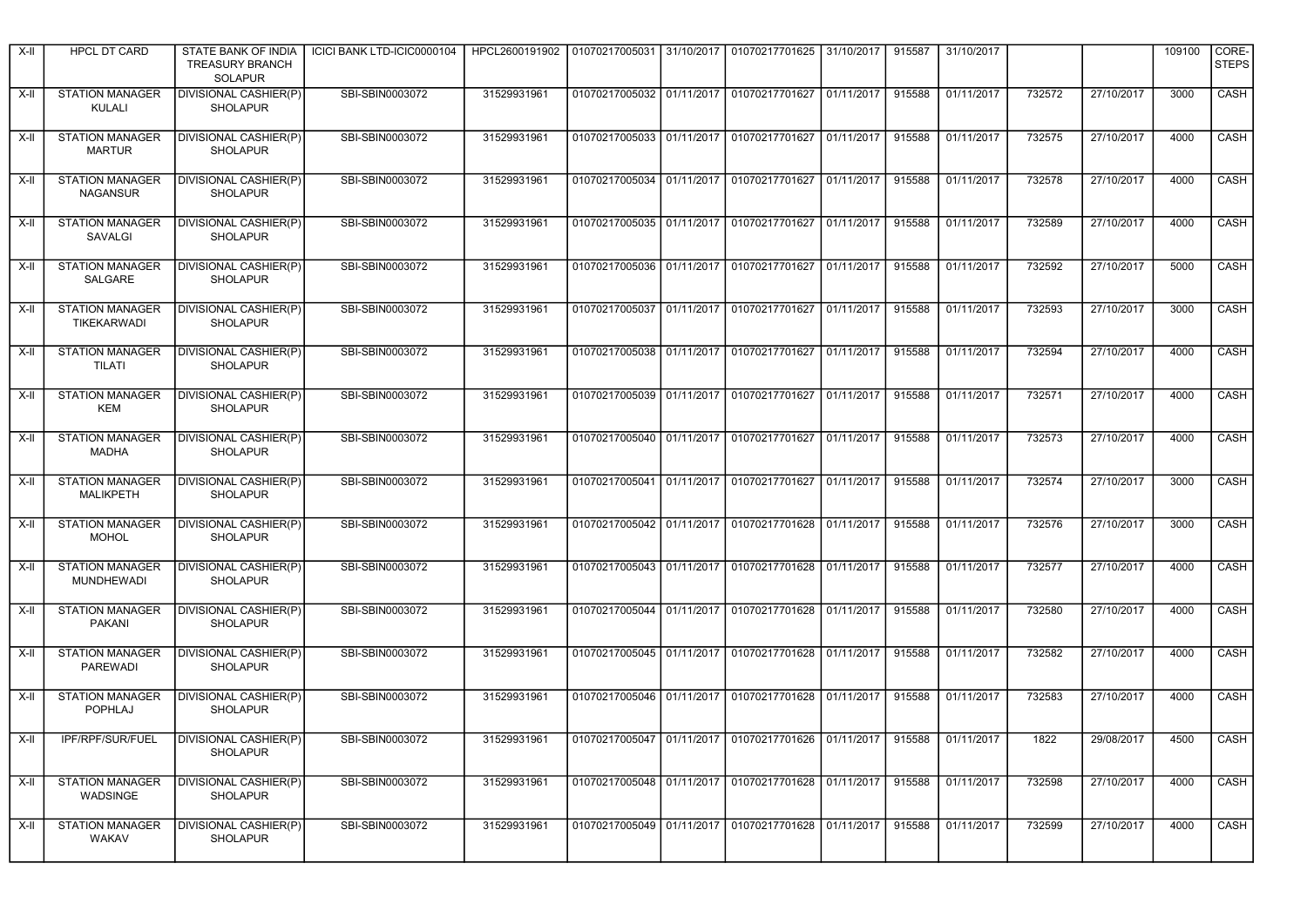| X-II | <b>STATION MANAGER</b><br><b>WASHIMBE</b> | DIVISIONAL CASHIER(P)<br><b>SHOLAPUR</b>                       | SBI-SBIN0003072 | 31529931961 |                                                                       | 01070217005050   01/11/2017   01070217701628   01/11/2017 | 915588 | 01/11/2017 | 732600 | 27/10/2017 | 4000  | CASH                    |
|------|-------------------------------------------|----------------------------------------------------------------|-----------------|-------------|-----------------------------------------------------------------------|-----------------------------------------------------------|--------|------------|--------|------------|-------|-------------------------|
| X-II | <b>CCOR/RR/SUR</b>                        | DIVISIONAL CASHIER(P)<br><b>SHOLAPUR</b>                       | SBI-SBIN0003072 | 31529931961 |                                                                       | 01070217005051 01/11/2017 01070217701626 01/11/2017       | 915588 | 01/11/2017 | 0104   | 17/09/2017 | 11608 | CASH                    |
| X-II | <b>STATION MANAGER</b><br>MALTHAN         | DIVISIONAL CASHIER(P)<br><b>SHOLAPUR</b>                       | SBI-SBIN0003072 | 31529931961 |                                                                       | 01070217005052 01/11/2017 01070217701628 01/11/2017       | 915588 | 01/11/2017 | 732703 | 27/10/2017 | 4000  | CASH                    |
| X-II |                                           | SSE/(ELECT/MAINT)/SUR DIVISIONAL CASHIER(P)<br><b>SHOLAPUR</b> | SBI-SBIN0003072 | 31529931961 |                                                                       | 01070217005053 01/11/2017 01070217701626 01/11/2017       | 915588 | 01/11/2017 | 3434   | 23/09/2017 | 5000  | CASH                    |
| X-II | <b>STATION MANAGER</b><br>PADHEGAON       | DIVISIONAL CASHIER(P)<br><b>SHOLAPUR</b>                       | SBI-SBIN0003072 | 31529931961 | 01070217005054 01/11/2017                                             | 01070217701629 01/11/2017                                 | 915588 | 01/11/2017 | 732579 | 27/10/2017 | 4000  | CASH                    |
| X-II | <b>STATION MANAGER</b><br><b>PUNTAMBA</b> | DIVISIONAL CASHIER(P)<br><b>SHOLAPUR</b>                       | SBI-SBIN0003072 | 31529931961 |                                                                       | 01070217005055 01/11/2017 01070217701629 01/11/2017       | 915588 | 01/11/2017 | 732584 | 27/10/2017 | 7000  | CASH                    |
| X-II | <b>STATION MANAGER</b><br><b>RAHURI</b>   | DIVISIONAL CASHIER(P)<br><b>SHOLAPUR</b>                       | SBI-SBIN0003072 | 31529931961 |                                                                       | 01070217005056 01/11/2017 01070217701629 01/11/2017       | 915588 | 01/11/2017 | 732585 | 27/10/2017 | 4000  | <b>CASH</b>             |
| X-II | <b>STATION MANAGER</b><br>RANJANGAON      | DIVISIONAL CASHIER(P)<br><b>SHOLAPUR</b>                       | SBI-SBIN0003072 | 31529931961 |                                                                       | 01070217005057 01/11/2017 01070217701629 01/11/2017       | 915588 | 01/11/2017 | 732586 | 27/10/2017 | 5000  | CASH                    |
| X-II | <b>STATION MANAGER</b><br>SHRIGONDAROAD   | DIVISIONAL CASHIER(P)<br><b>SHOLAPUR</b>                       | SBI-SBIN0003072 | 31529931961 |                                                                       | 01070217005058   01/11/2017   01070217701629   01/11/2017 | 915588 | 01/11/2017 | 732591 | 30/10/2017 | 5000  | <b>CASH</b>             |
| X-II | <b>STATION MANAGER</b><br><b>VAMBORI</b>  | DIVISIONAL CASHIER(P)<br><b>SHOLAPUR</b>                       | SBI-SBIN0003072 | 31529931961 |                                                                       | 01070217005059   01/11/2017   01070217701629   01/11/2017 | 915588 | 01/11/2017 | 732595 | 30/10/2017 | 5000  | CASH                    |
| X-II | <b>STATION MANAGER</b><br><b>VILAD</b>    | DIVISIONAL CASHIER(P)<br><b>SHOLAPUR</b>                       | SBI-SBIN0003072 | 31529931961 |                                                                       | 01070217005060   01/11/2017   01070217701629   01/11/2017 | 915588 | 01/11/2017 | 732596 | 30/10/2017 | 5000  | CASH                    |
| X-II | <b>STATION MANAGER</b><br><b>VISAPUR</b>  | <b>DIVISIONAL CASHIER(P)</b><br><b>SHOLAPUR</b>                | SBI-SBIN0003072 | 31529931961 |                                                                       | 01070217005061 01/11/2017 01070217701629 01/11/2017       | 915588 | 01/11/2017 | 732597 | 30/10/2017 | 5000  | <b>CASH</b>             |
| X-II | <b>STATION MANAGER</b><br><b>YEOLA</b>    | DIVISIONAL CASHIER(P)<br><b>SHOLAPUR</b>                       | SBI-SBIN0003072 | 31529931961 | 01070217005062 01/11/2017                                             | 01070217701629 01/11/2017                                 | 915588 | 01/11/2017 | 732702 | 27/10/2017 | 5000  | CASH                    |
| X-II | <b>STATION</b><br>MANAGER, NIMBLAK        | DIVISIONAL CASHIER(P)<br><b>SHOLAPUR</b>                       | SELF CHEQUE-1   | 000000000   |                                                                       | 01070217005063   01/11/2017   01070217701629   01/11/2017 | 915588 | 01/11/2017 | 732705 | 27/10/2017 | 4000  | CASH                    |
| X-II | <b>STATION MANAGER</b><br><b>MODLIMB</b>  | <b>DIVISIONAL CASHIER(P)</b><br><b>SHOLAPUR</b>                | SBI-SBIN0003072 | 31529931961 |                                                                       | 01070217005064 01/11/2017 01070217701630 01/11/2017       | 915588 | 01/11/2017 | 732704 | 27/10/2017 | 5000  | <b>CASH</b>             |
| X-II | <b>STATION MANAGER</b><br>SAROLA          | DIVISIONAL CASHIER(P)<br><b>SHOLAPUR</b>                       | SBI-SBIN0003072 | 31529931961 |                                                                       | 01070217005066 01/11/2017 01070217701630 01/11/2017       | 915588 | 01/11/2017 | 732588 | 30/10/2017 | 4000  | CASH                    |
|      | PANGRI                                    | X-II STATION MANAGER DIVISIONAL CASHIER(P)<br><b>SHOLAPUR</b>  | SBI-SBIN0003072 | 31529931961 | 01070217005067 01/11/2017 01070217701630 01/11/2017 915588 01/11/2017 |                                                           |        |            | 732581 | 27/10/2017 | 5000  | $\overline{\big }$ CASH |
| X-II | <b>STATION MANAGER</b><br><b>SHENDRI</b>  | <b>DIVISIONAL CASHIER(P)</b><br><b>SHOLAPUR</b>                | SBI-SBIN0003072 | 31529931961 |                                                                       | 01070217005068 01/11/2017 01070217701630 01/11/2017       | 915588 | 01/11/2017 | 732590 | 27/10/2017 | 5000  | CASH                    |
| X-II | STATION MANAGER<br>YEDSHI                 | DIVISIONAL CASHIER(P)<br><b>SHOLAPUR</b>                       | SBI-SBIN0003072 | 31529931961 |                                                                       | 01070217005069 01/11/2017 01070217701630 01/11/2017       | 915588 | 01/11/2017 | 732701 | 27/10/2017 | 5000  | CASH                    |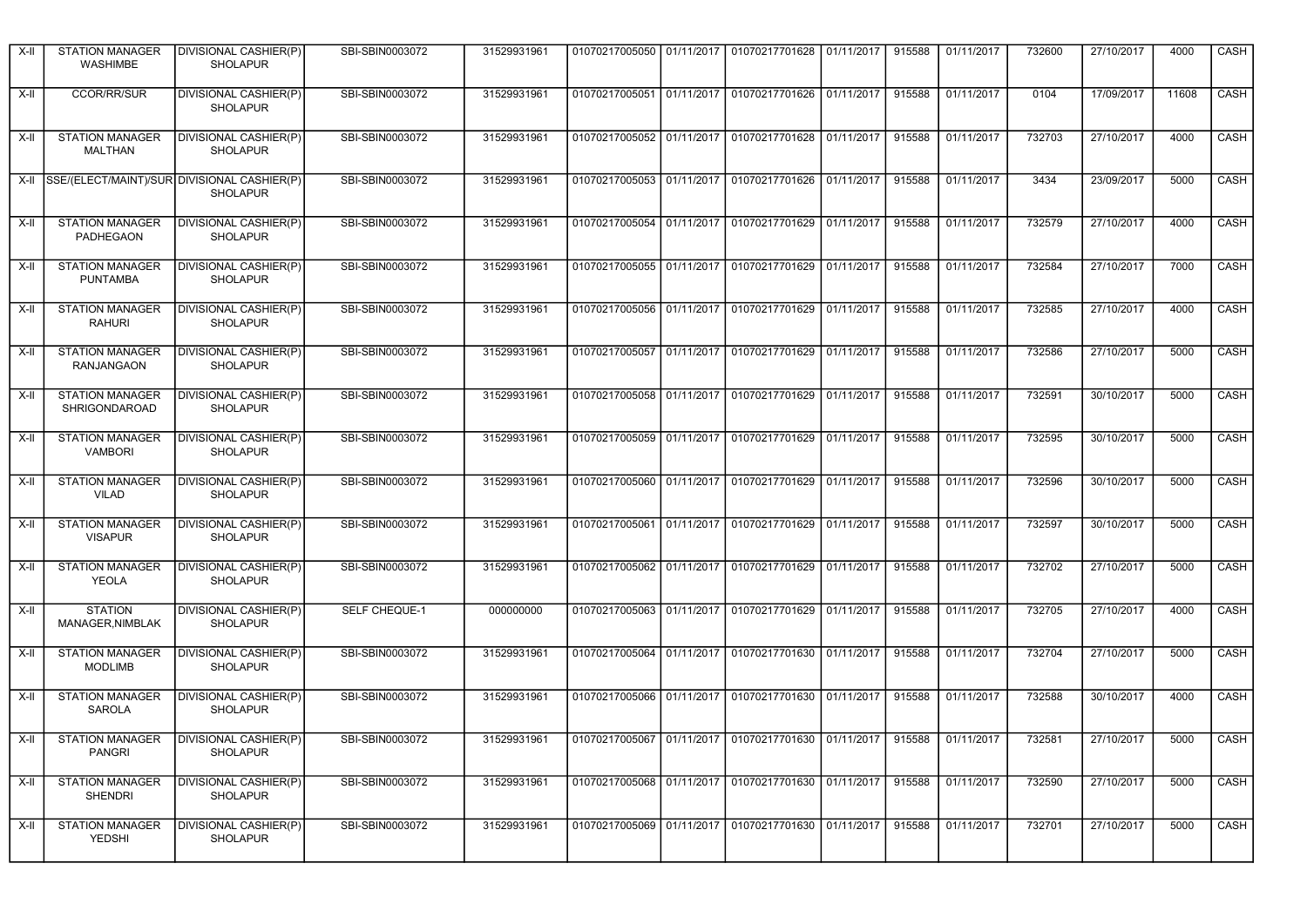| X-II   | <b>STATION MANAGER</b><br>KAVATHEMAHANKAL                                               | DIVISIONAL CASHIER(P)<br><b>SHOLAPUR</b>                        | SBI-SBIN0003072                     | 31529931961                                                                                      | 01070217005070   01/11/2017 |            | 01070217701630 01/11/2017                                 |            | 915588 | 01/11/2017 | 732570            | 27/10/2017 | 4000   | CASH                             |
|--------|-----------------------------------------------------------------------------------------|-----------------------------------------------------------------|-------------------------------------|--------------------------------------------------------------------------------------------------|-----------------------------|------------|-----------------------------------------------------------|------------|--------|------------|-------------------|------------|--------|----------------------------------|
| X-II   | <b>STATION MANAGER</b><br>SANGOLA                                                       | DIVISIONAL CASHIER(P)<br><b>SHOLAPUR</b>                        | SBI-SBIN0003072                     | 31529931961                                                                                      |                             |            | 01070217005071   01/11/2017   01070217701630   01/11/2017 |            | 915588 | 01/11/2017 | 732587            | 30/10/2017 | 4000   | CASH                             |
|        | X-II   DIGITRONICS SOLAPUR                                                              | STATE BANK OF INDIA<br><b>TREASURY BRANCH</b><br><b>SOLAPUR</b> | DENA BANK-BKDN0510414               | 041411001600                                                                                     | 01070217005072 01/11/2017   |            | 01070217701631                                            | 01/11/2017 | 915589 | 01/11/2017 | DG/17-18/112      | 19/09/2017 | 15097  | CORE-<br><b>STEPS</b>            |
| X-II   | CMS / SUR                                                                               | <b>DIVISIONAL CASHIER(P)</b><br><b>SHOLAPUR</b>                 | <b>SELF CHEQUE-1</b>                | 000000000                                                                                        |                             |            | 01070217005073 02/11/2017 01070217701632                  | 02/11/2017 | 915595 | 03/11/2017 | 721292            | 30/10/2017 | 25000  | CASH                             |
| $X-II$ | JALINDER V LANDE                                                                        | STATE BANK OF INDIA<br><b>TREASURY BRANCH</b><br><b>SOLAPUR</b> | UNION BANK OF INDIA-<br>UBIN0541036 | 410301010032406                                                                                  | 01070217005075 02/11/2017   |            | 01070217701634                                            | 02/11/2017 | 915596 | 03/11/2017 | 243691            | 18/10/2017 | 153700 | CORE-<br><b>STEPS</b>            |
| X-II   | JALINDER V LANDE                                                                        | STATE BANK OF INDIA<br><b>TREASURY BRANCH</b><br>SOLAPUR        | UNION BANK OF INDIA-<br>UBIN0541036 | 410301010032406 01070217005076 02/11/2017 01070217701634 02/11/2017                              |                             |            |                                                           |            | 915596 | 03/11/2017 | 243687            | 18/10/2017 | 155520 | CORE-<br><b>STEPS</b>            |
| X-II   | S K CONSTRUCTION                                                                        | S K CONSTRUCTION                                                | <b>NO BANK-</b>                     | 000000000                                                                                        |                             |            | 01070217005077 02/11/2017 01070217701633 02/11/2017       |            | 915593 | 03/11/2017 | 243686            | 18/10/2017 | 155520 | <b>BANK</b><br><b>CHEQ</b><br>UE |
| X-II   | S K CONSTRUCTION                                                                        | S K CONSTRUCTION                                                | <b>NO BANK-</b>                     | 000000000                                                                                        |                             |            | 01070217005078 02/11/2017 01070217701633 02/11/2017       |            | 915593 | 03/11/2017 | 243695            | 18/10/2017 | 207050 | <b>BANK</b><br><b>CHEQ</b><br>UE |
| X-II   | S K CONSTRUCTION                                                                        | S K CONSTRUCTION                                                | NO BANK-                            | 000000000                                                                                        |                             |            | 01070217005079 02/11/2017 01070217701633 02/11/2017       |            | 915593 | 03/11/2017 | 243690            | 18/10/2017 | 153700 | <b>BANK</b><br><b>CHEQ</b><br>UE |
| X-II   | <b>MESSRS GIRME</b><br><b>ENTERPRISES</b>                                               | STATE BANK OF INDIA<br><b>TREASURY BRANCH</b><br><b>SOLAPUR</b> | STATE BANK OF INDIA-<br>SBIN0021143 | 62241465993                                                                                      | 01070217005080 02/11/2017   |            | 01070217701634                                            | 02/11/2017 | 915596 | 03/11/2017 | 243069            | 24/10/2017 | 38510  | CORE-<br><b>STEPS</b>            |
| X-II   | R.L.GIDDE                                                                               | R.L.GIDDE                                                       | <b>SELF CHEQUE-1</b>                | 000000000                                                                                        |                             |            | 01070217005081 02/11/2017 01070217701633 02/11/2017       |            | 915592 | 03/11/2017 | 243301            | 20/10/2017 | 36690  | <b>BANK</b><br><b>CHEQ</b><br>UE |
| X-II   | <b>ANAND RISHIJI</b><br><b>HOSPITAL AND</b><br>MEDICAL RESEARCH<br><b>CENTER</b>        | STATE BANK OF INDIA<br><b>TREASURY BRANCH</b><br>SOLAPUR        | AXIS BANK-UTIB0000215               | 215010100015941   01070217005082   02/11/2017   01070217701635   02/11/2017                      |                             |            |                                                           |            | 915596 | 03/11/2017 | IPB0091661        | 18/09/2017 | 37582  | CORE-<br><b>STEPS</b>            |
| X-II   | <b>ANAND RISHIJI</b><br><b>HOSPITAL AND</b><br>MEDICAL RESEARCH<br><b>CENTER</b>        | STATE BANK OF INDIA<br><b>TREASURY BRANCH</b><br><b>SOLAPUR</b> | AXIS BANK-UTIB0000215               | 215010100015941                                                                                  | 01070217005083 02/11/2017   |            | 01070217701635                                            | 02/11/2017 | 915596 | 03/11/2017 | <b>IPB0091921</b> | 05/09/2017 | 23792  | CORE-<br><b>STEPS</b>            |
| X-II   | <b>ANAND RISHIJI</b><br><b>HOSPITAL AND</b><br><b>MEDICAL RESEARCH</b><br><b>CENTER</b> | STATE BANK OF INDIA<br><b>TREASURY BRANCH</b><br>SOLAPUR        | AXIS BANK-UTIB0000215               | 215010100015941                                                                                  | 01070217005084              | 02/11/2017 | 01070217701636 02/11/2017                                 |            | 915596 | 03/11/2017 | IPB0092094        | 27/09/2017 | 13898  | CORE-<br><b>STEPS</b>            |
| X-II   | MS/DD/GEN                                                                               | <b>DIVISIONAL CASHIER(P)</b><br><b>SHOLAPUR</b>                 | SBI-SBIN0003072                     | 31529931961                                                                                      | 01070217005085              | 02/11/2017 | 01070217701637                                            | 02/11/2017 | 915595 | 03/11/2017 | 45                | 19/09/2017 | 28603  | CASH                             |
| $X-H$  | <b>ANAND RISHIJI</b><br>HOSPITAL AND<br>MEDICAL RESEARCH<br><b>CENTER</b>               | STATE BANK OF INDIA<br><b>TREASURY BRANCH</b><br><b>SOLAPUR</b> | AXIS BANK-UTIB0000215               | 215010100015941 01070217005086 02/11/2017 01070217701636 02/11/2017 915596 03/11/2017 IPB0091419 |                             |            |                                                           |            |        |            |                   | 13/09/2017 | 15502  | CORE-<br><b>STEPS</b>            |
| X-II   | CCOR/DD/LOBBY                                                                           | <b>DIVISIONAL CASHIER(P)</b><br><b>SHOLAPUR</b>                 | SBI-SBIN0003072                     | 31529931961                                                                                      |                             |            | 01070217005087 02/11/2017 01070217701637 02/11/2017       |            | 915595 | 03/11/2017 | 2117              | 04/10/2017 | 5000   | CASH                             |
| X-II   | SR SE(TRD)/YL                                                                           | DIVISIONAL CASHIER(P)<br><b>SHOLAPUR</b>                        | SBI-SBIN0003072                     | 31529931961                                                                                      |                             |            | 01070217005088 02/11/2017 01070217701637 02/11/2017       |            | 915595 | 03/11/2017 | 096               | 30/03/2017 | 300    | CASH                             |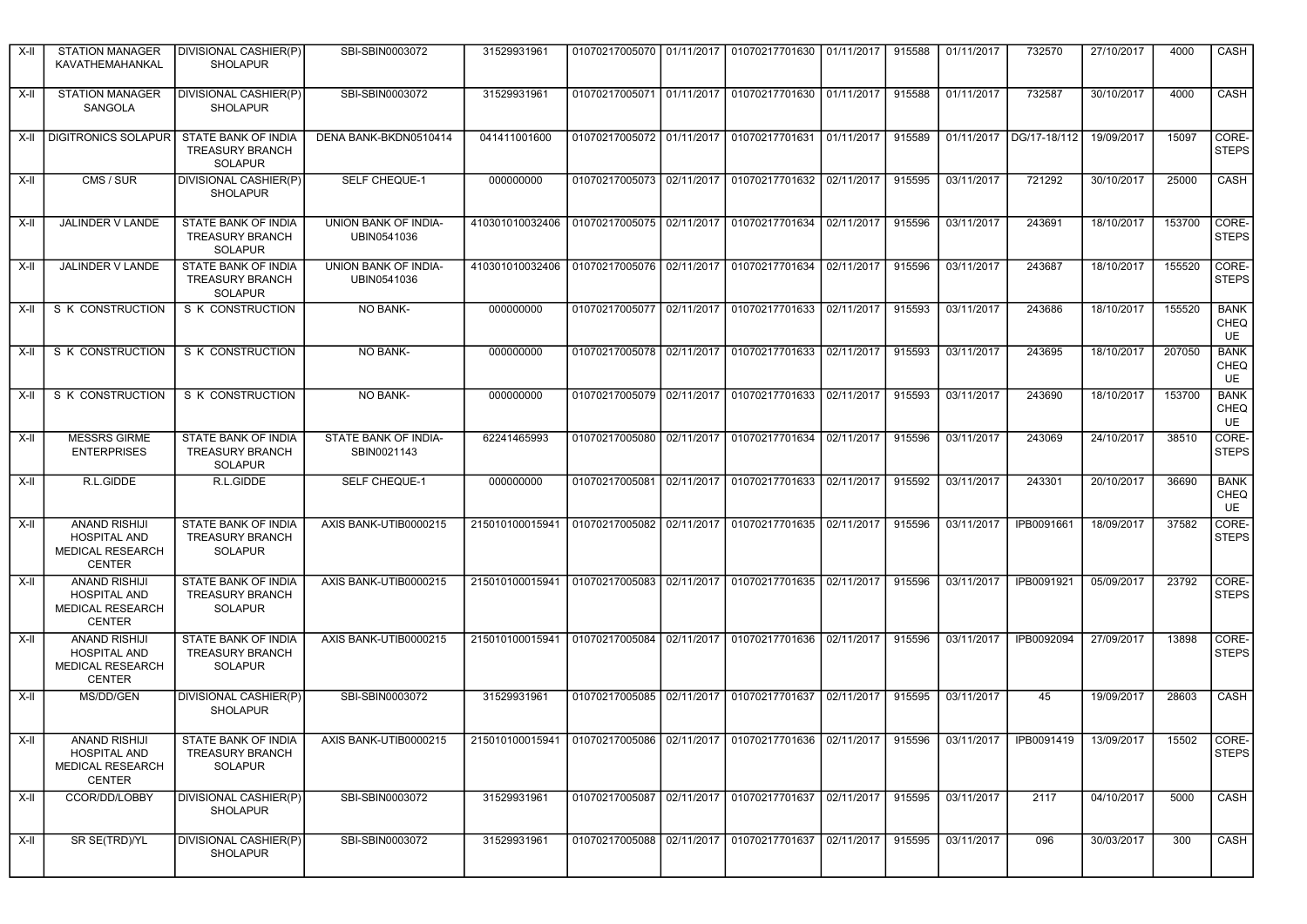| X-II            | DCP SUR FUEL                                    | DIVISIONAL CASHIER(P)<br><b>SHOLAPUR</b>                               | SBI-SBIN0003072           | 31529931961                                                                 |                           | 01070217005089   02/11/2017   01070217701638   02/11/2017             |            | 915595 | 03/11/2017 | 42732      | 31/10/2017 | 2860   | CASH                    |
|-----------------|-------------------------------------------------|------------------------------------------------------------------------|---------------------------|-----------------------------------------------------------------------------|---------------------------|-----------------------------------------------------------------------|------------|--------|------------|------------|------------|--------|-------------------------|
| X-II            | DCTI/SUR/GEN                                    | DIVISIONAL CASHIER(P)<br><b>SHOLAPUR</b>                               | SBI-SBIN0003072           | 31529931961                                                                 |                           | 01070217005090 02/11/2017 01070217701638 02/11/2017                   |            | 915595 | 03/11/2017 | 3631       | 16/01/2017 | 4950   | CASH                    |
| X-II            | SR.DSO.SUR                                      | DIVISIONAL CASHIER(P)<br><b>SHOLAPUR</b>                               | SBI-SBIN0003072           | 31529931961                                                                 |                           | 01070217005091 02/11/2017 01070217701638                              | 02/11/2017 | 915595 | 03/11/2017 | 2485       | 28/09/2017 | 4550   | CASH                    |
| X-II            | SR.SE/P.WAY/STORE/SU DIVISIONAL CASHIER(P)<br>R | <b>SHOLAPUR</b>                                                        | SBI-SBIN0003072           | 31529931961                                                                 |                           | 01070217005092 02/11/2017 01070217701639 02/11/2017                   |            | 915595 | 03/11/2017 |            |            | 3485   | CASH                    |
| X-II            | IPF/RPF/DR/SUR/FUEL                             | <b>DIVISIONAL CASHIER(P)</b><br><b>SHOLAPUR</b>                        | SBI-SBIN0003072           | 31529931961                                                                 | 01070217005093 02/11/2017 | 01070217701638                                                        | 02/11/2017 | 915595 | 03/11/2017 | C757-17/18 | 10/10/2017 | 3500   | CASH                    |
| X-II            | DEN/S/SUR                                       | DIVISIONAL CASHIER(P)<br><b>SHOLAPUR</b>                               | SBI-SBIN0003072           | 31529931961                                                                 |                           | 01070217005094 02/11/2017 01070217701639 02/11/2017                   |            | 915595 | 03/11/2017 |            |            | 7917   | CASH                    |
| X-II            | ADEN/ANG                                        | <b>DIVISIONAL CASHIER(P)</b><br><b>SHOLAPUR</b>                        | SBI-SBIN0003072           | 31529931961                                                                 |                           | 01070217005095 02/11/2017 01070217701639 02/11/2017                   |            | 915595 | 03/11/2017 |            |            | 6000   | <b>CASH</b>             |
| X-II            | <b>ADEN/ANG</b>                                 | DIVISIONAL CASHIER(P)<br><b>SHOLAPUR</b>                               | SBI-SBIN0003072           | 31529931961                                                                 |                           | 01070217005096   02/11/2017   01070217701639   02/11/2017             |            | 915595 | 03/11/2017 |            |            | 9988   | CASH                    |
| X-II            | ADEN/SUR                                        | DIVISIONAL CASHIER(P)<br><b>SHOLAPUR</b>                               | SBI-SBIN0003072           | 31529931961                                                                 |                           | 01070217005097   02/11/2017   01070217701639   02/11/2017             |            | 915595 | 03/11/2017 |            |            | 5173   | <b>CASH</b>             |
| X-II            | ADEN/TRACK/SUR                                  | DIVISIONAL CASHIER(P)<br><b>SHOLAPUR</b>                               | SBI-SBIN0003072           | 31529931961                                                                 |                           | 01070217005098   02/11/2017   01070217701639   02/11/2017             |            | 915595 | 03/11/2017 |            |            | 9995   | CASH                    |
| X-II            | <b>ADEN/SUR</b>                                 | DIVISIONAL CASHIER(P)<br><b>SHOLAPUR</b>                               | SBI-SBIN0003072           | 31529931961                                                                 |                           | 01070217005099   02/11/2017   01070217701639   02/11/2017             |            | 915595 | 03/11/2017 |            |            | 14755  | CASH                    |
| X-II            | ADEN/SDB                                        | DIVISIONAL CASHIER(P)<br><b>SHOLAPUR</b>                               | SBI-SBIN0003072           | 31529931961                                                                 |                           | 01070217005100 02/11/2017 01070217701639 02/11/2017                   |            | 915595 | 03/11/2017 |            |            | 7368   | <b>CASH</b>             |
| X-II            | ADEN/SDB                                        | DIVISIONAL CASHIER(P)<br><b>SHOLAPUR</b>                               | SBI-SBIN0003072           | 31529931961                                                                 | 01070217005101 02/11/2017 | 01070217701639 02/11/2017                                             |            | 915595 | 03/11/2017 |            |            | 7471   | CASH                    |
| X-II            | DATTATRAY SADASHIV<br>YADAV                     | STATE BANK OF INDIA<br><b>TREASURY BRANCH</b><br><b>SOLAPUR</b>        | BANK OF INDIA-BKID0000717 | 071720110000336 01070217005102 02/11/2017 01070217701640 02/11/2017         |                           |                                                                       |            | 915596 | 03/11/2017 | 243323     | 31/10/2017 | 245820 | CORE-<br><b>STEPS</b>   |
| X-II            | <b>DATTATRAY SADASHIV</b><br>YADAV              | STATE BANK OF INDIA<br><b>TREASURY BRANCH</b><br><b>SOLAPUR</b>        | BANK OF INDIA-BKID0000717 | 071720110000336 01070217005103 02/11/2017 01070217701640 02/11/2017         |                           |                                                                       |            | 915596 | 03/11/2017 | 243328     | 31/10/2017 | 173210 | CORE-<br><b>STEPS</b>   |
| X-II            | SAMEEKSHA<br><b>ENTERPRISES</b>                 | <b>STATE BANK OF INDIA</b><br><b>TREASURY BRANCH</b><br><b>SOLAPUR</b> | VIJAYA BANK-VIJB0005018   | 501800301000265   01070217005106   03/11/2017   01070217701642   03/11/2017 |                           |                                                                       |            | 915596 | 03/11/2017 | 28/17-18   | 02/11/2017 | 28066  | CORE-<br><b>STEPS</b>   |
| x <sub>  </sub> | SR DME SUR                                      | DIVISIONAL CASHIER(P)<br><b>SHOLAPUR</b>                               | SBI-SBIN0003072           | 3152993161                                                                  |                           | 01070217005107 03/11/2017 01070217701643 03/11/2017 915595 03/11/2017 |            |        |            | 0124       | 14/10/2017 | 4000   | $\overline{\big }$ CASH |
| $X-II$          | SR DME SUR                                      | DIVISIONAL CASHIER(P)<br><b>SHOLAPUR</b>                               | SBI-SBIN0003072           | 31529931961                                                                 |                           | 01070217005108 03/11/2017 01070217701643 03/11/2017                   |            | 915595 | 03/11/2017 | 0166       | 17/10/2017 | 4200   | CASH                    |
| X-II            | SR SE(C&W)/SUR                                  | DIVISIONAL CASHIER(P)<br><b>SHOLAPUR</b>                               | SBI-SBIN0003072           | 31529931961                                                                 |                           | 01070217005109 03/11/2017 01070217701643 03/11/2017                   |            | 915595 | 03/11/2017 | 2089       | 18/08/2017 | 2135   | CASH                    |